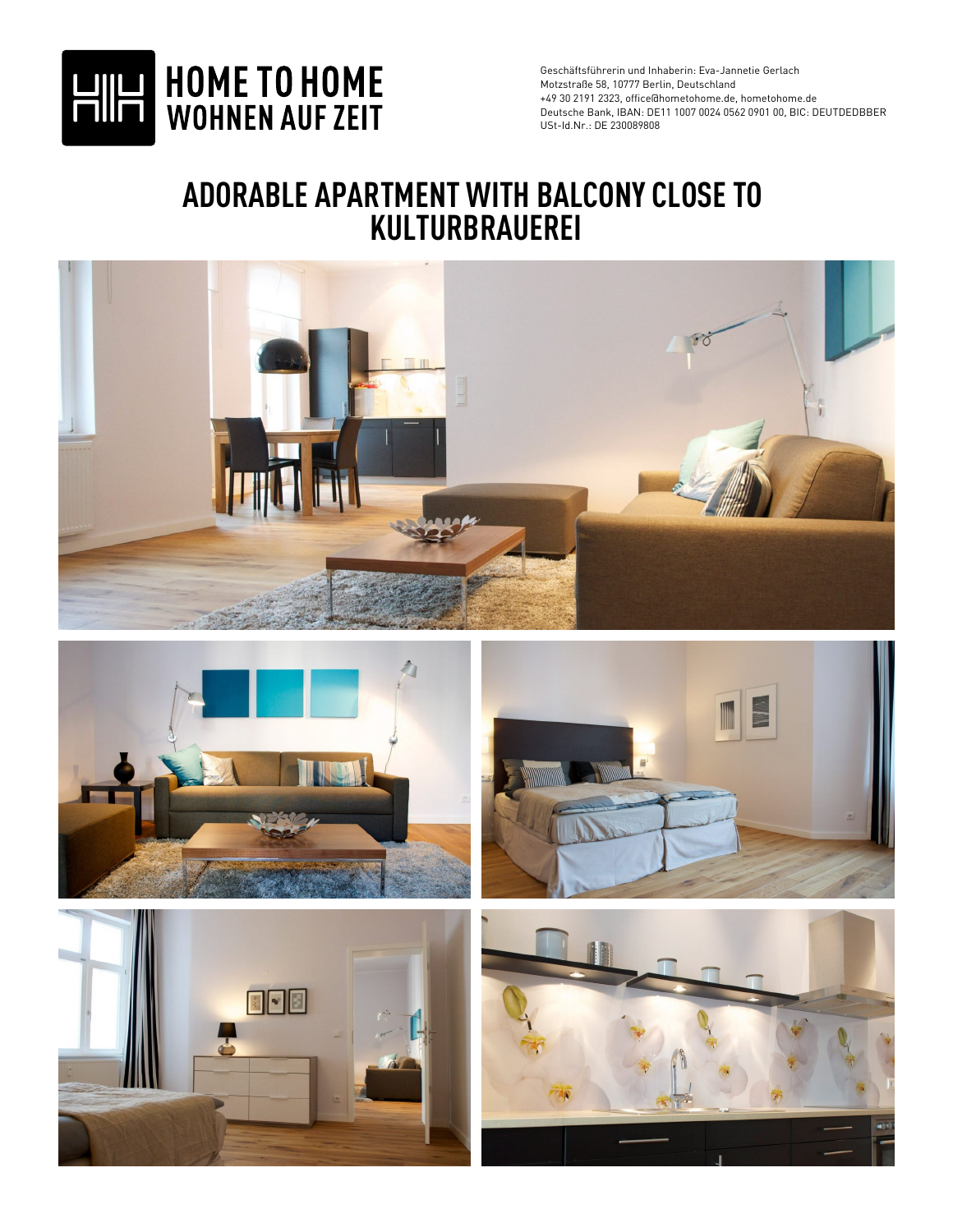

| <b>ID 5234</b>                                    |
|---------------------------------------------------|
| SIZE: ca. 90 SQM                                  |
| Location: see map (approximate location)          |
| NUMBER OF ROOMS: 2 (bedrooms: 1, living rooms: 1) |
| MAXIMUM BEDS: 4 (sofa bed, double bed 180x200)    |
| BATHROOMS: 1 (1x with shower, 1 guest restroom)   |
| PUBLIC TRANSPORT: Tram, U2                        |
| OCCUPATION: min. 3 months                         |
| DEPOSIT: 2 monthly rents                          |
| ADDITIONAL COSTS: final cleaning                  |

## **LOCATION**

The spacious apartment is located directly in the trendy neighborhood in Prenzlauer Berg with many bars, restaurants and shops. Shopping for everyday use and also exceptional shops in the immediate vicinity.The Danziger road with further entertainment is within walking distance.Good connection to public transport through U Eberswalder Straße and the tram. The pretty apartment is spacious and wonderfully bright through the high ceilings.An eye-catcher are the balcony and a dressing room. Furnishing Inspired by HIIH • This apartment has been lovingly and modern furnished and furnished by HOME TO HOME.

## **DETAILS**

bed linen and towels, bright, ceramic hob, coffee maker, combined washer & dryer, comfortable, dishwasher, electric kettle , fitted kitchen, flagstones, freezer, generous, internet, modern-en, no pets, non-smoking, representative, sophisticated, toaster, Wi-Fi, wooden flooring

## **INTERIOR**

3rd floor, central heating, energy certificate available, old building, wing

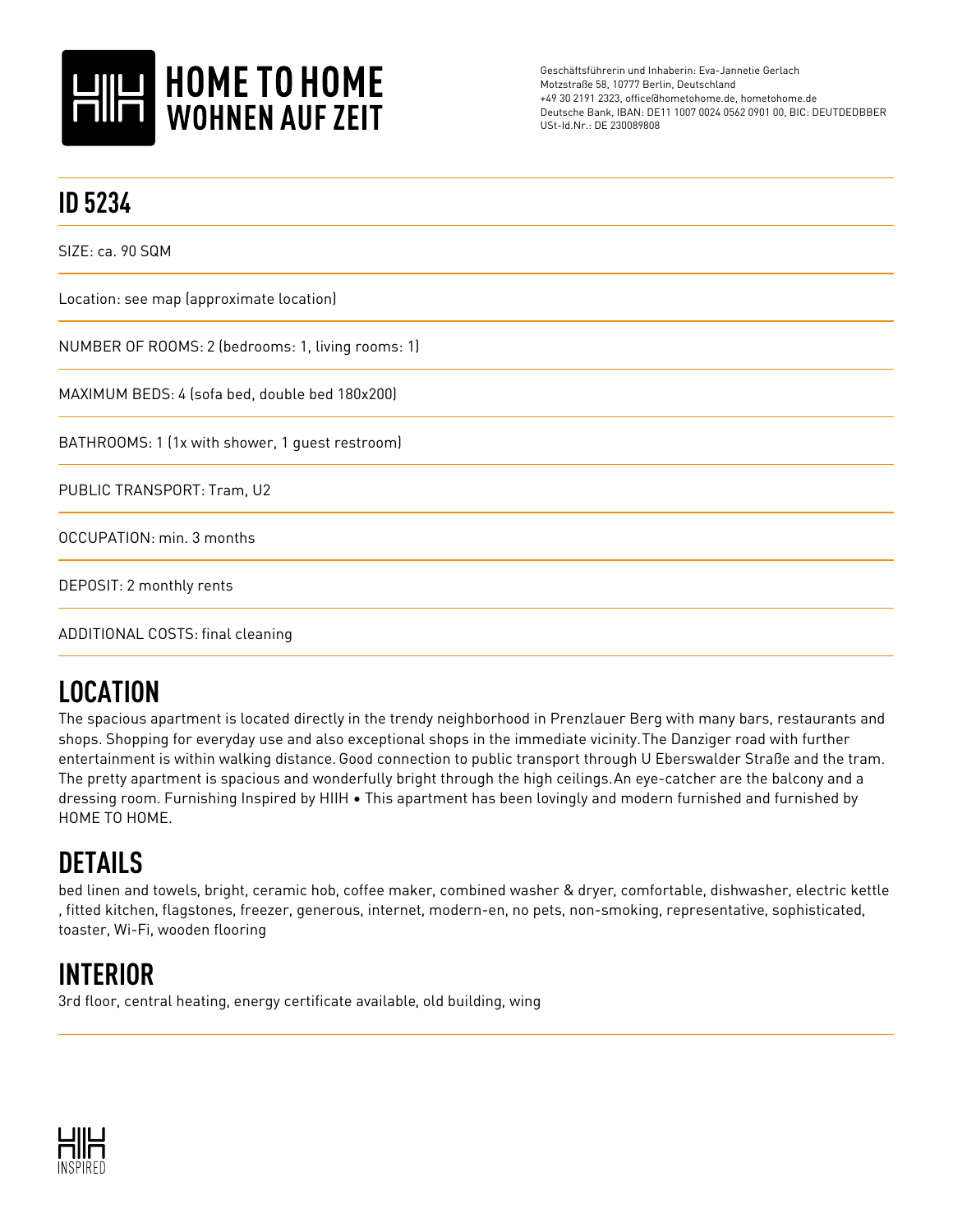



ca. 90 SQM 2 R PRENZLAUER BERG free from 30.6.2022